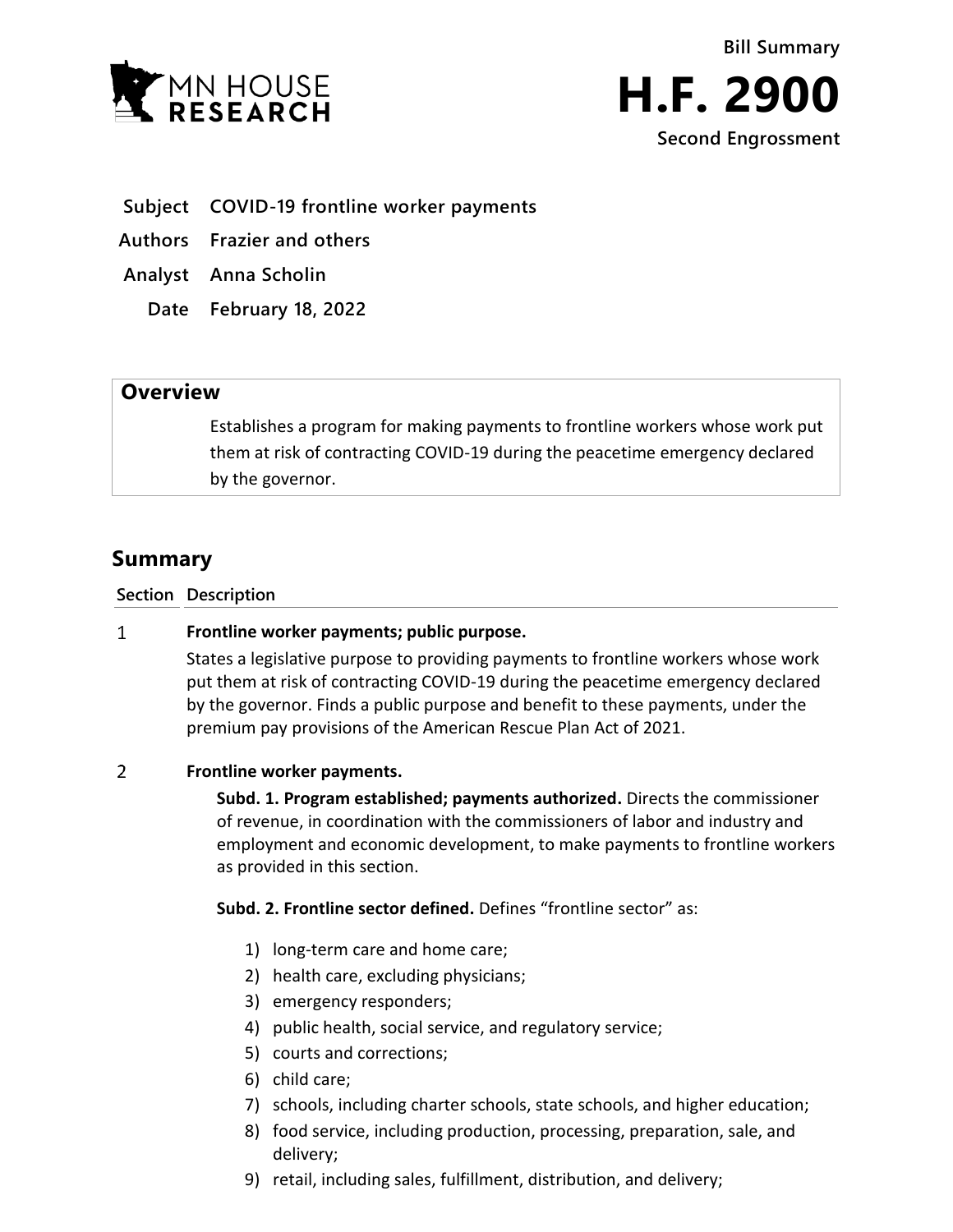### **Section Description**

10) temporary shelters and hotels;

11) building services, including maintenance, janitorial, and security;

12) public transit;

- 13) ground and air transportation services;
- 14) manufacturing; and
- 15) vocational rehabilitation.

**Subd. 3. Eligible frontline workers.** Defines which workers are eligible for payments under the program. To be eligible, an individual must:

- 1) have been employed for 120 hours or more in Minnesota in one or more frontline sectors between March 15, 2020, and June 30, 2021;
- 2) not have been eligible to telework during those hours due to the nature of the work which required close proximity to individuals outside of the applicant's household;
- 3) have an adjusted gross income, defined as, for at least one taxable year in 2020 or 2021, an income of less than \$85,000 or \$185,000 for married taxpayers filing jointly, unless the applicant was employed in an occupation with direct COVID-19 patient care responsibilities, in which case the limit is \$175,000 or \$350,000 for married taxpayers filing jointly; and
- 4) not have collected unemployment insurance benefits for more than 20 cumulative weeks between March 15, 2020, and June 30, 2021.

**Subd. 4. Application; verification of eligibility.** Requires applicants to certify in their application that they meet the eligibility requirements under subdivision 3. Directs the commissioner of labor and industry to establish an application process as soon as practicable with an application period of no more than 45 days. Stipulates that the commissioner must provide application assistance, including multilingual temporary help lines, applications, and instructions. Directs the commissioners to jointly verify applicant eligibility to the extent possible, but to accept an applicant's self-certification in the absence of contrary information. Allows applicants to appeal denials of eligibility within 15 days, though the commissioner of labor and industry's decision on appeal is final. Allows the commissioner of labor and industry to contract with a third party for the application process and application assistance.

**Subd. 5. Eligibility; payments.** Directs the commissioner of revenue to determine the payment amount for applicants once the application period closes, based on available appropriations and the number of eligible applicants. Requires that the chosen payment amount be: 1) made as soon as practicable; 2) the same for all applicants; and 3) no more than \$1,500. Stipulates that if funding is left over after the first round of payments, that a second application period must occur where